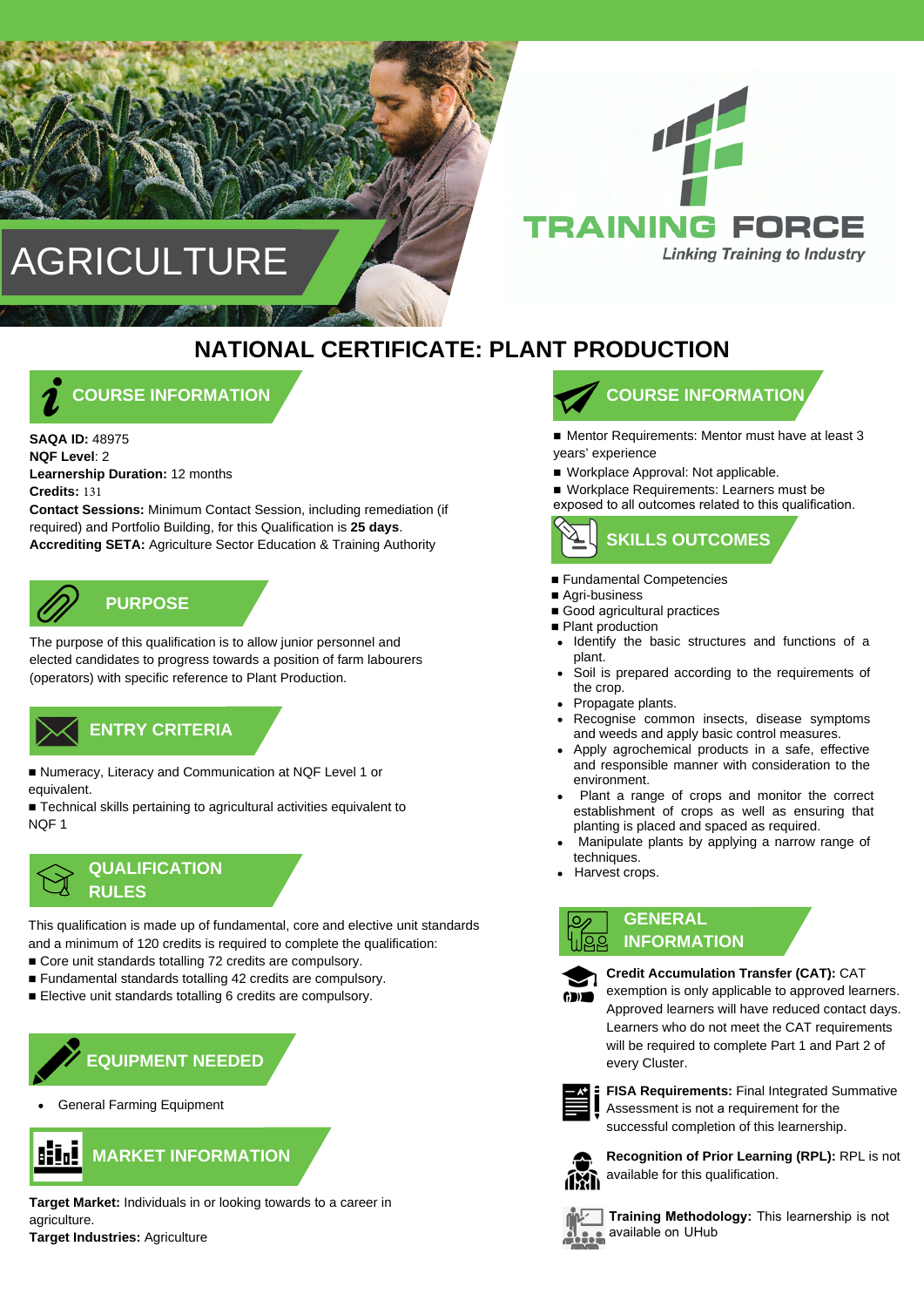# AGRICULTURE



### **CLUSTER 1 (PART 1) - ORIENTATION TO PLANT PRODUCTION**

| <b>OUTCOME SAQA ID</b> |        | <b>NAME OF UNIT STANDARD</b>                                       | <b>CREDITS</b> |
|------------------------|--------|--------------------------------------------------------------------|----------------|
| Core                   | 116053 | Understand basic soil fertility and plant nutrition                | 5              |
| Core                   | 116115 | Define and understand production systems and production management |                |
| Core                   | 116057 | Understand the structure and functions of a plant                  |                |

4

**RAINING FORCE** 

**Linking Training to Industry** 

■ Recommended training days for Cluster 1 (part 1) is 2 days

### **Cluster 1 (Part 2) - Orientation to Plant Production – Credit Accumulation Transfer is applicable to the unit standards below**

| <b>OUTCOME SAQA ID</b> |        | <b>NAME OF UNIT STANDARD</b>                                             | <b>CREDITS</b> |
|------------------------|--------|--------------------------------------------------------------------------|----------------|
| <b>IFundamental</b>    | 8962   | Maintain and adapt oral communication                                    |                |
| !Fundamental           | 8967   | Use language and communication in occupational learning programmes       |                |
| <b>Fundamental</b>     | 8964   | Write for a defined context                                              |                |
| Fundamental            | 116064 | Recognise and identify the basic functions of the ecological environment |                |

■ Recommended training days for Cluster 1 (part 2) is 4 days

### **CLUSTER 2 (PART 1) - APPLY QUALITY STANDARDS AND PROCEDURES IN AGRICULTURAL PRACTICES**

| <b>OUTCOME SAQA ID</b> |        | <b>NAME OF UNIT STANDARD</b>                                                                          | <b>CREDITS</b> |
|------------------------|--------|-------------------------------------------------------------------------------------------------------|----------------|
| Core                   | 116125 | Apply crop protection and animal health products effectively and responsibly                          |                |
| Core                   | 116070 | Operate and support a food safety and quality management system in the agricultural supply chain      |                |
| <b>Core</b>            | 116081 | Identify and recognise factors influencing agricultural enterprise selection                          |                |
| <b>Core</b>            | 116126 | Apply marketing principles in agriculture                                                             |                |
| <b>Core</b>            | 116124 | Control pests, diseases and weeds on all crops effectively and responsibly                            |                |
| Core                   | 116111 | Harvest agricultural crops: Procedures                                                                | Δ              |
| <b>Core</b>            | 116077 | Monitor water quality                                                                                 |                |
| <b>Core</b>            | 116060 | Utilise and perform minor repair and maintenance tasks on implements,<br>equipment and infrastructure | 5              |

■ Recommended training days for Cluster 2 (part 1) is 4 days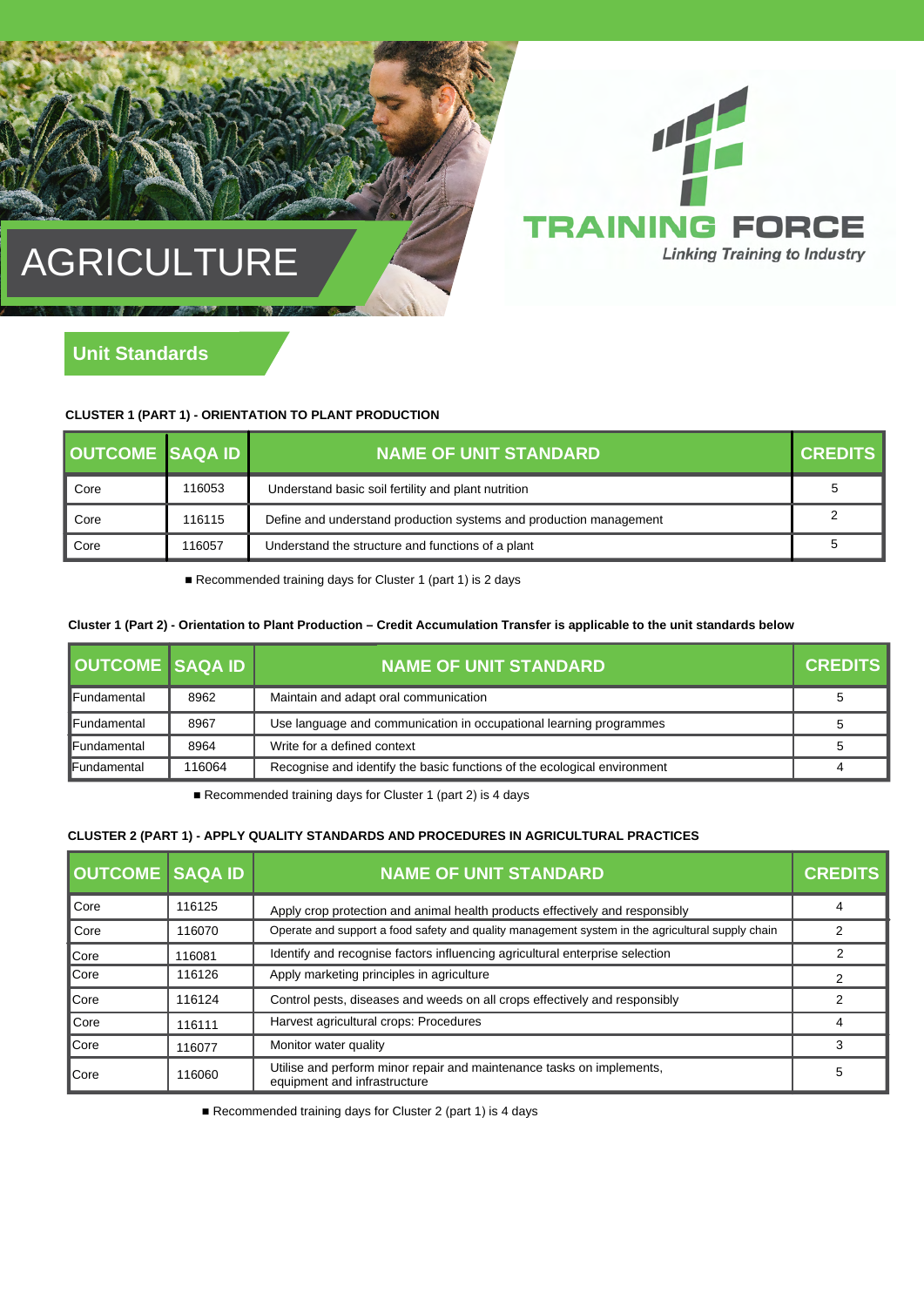# 听 **AINING FORCE Linking Training to Industry**

## AGRICULTURE

### **Unit Standards**

### **CLUSTER 2 (PART 2) - APPLY QUALITY STANDARDS AND PROCEDURES IN PLANT PRODUCTION – CREDIT ACCUMULATION TRANSFER IS APPLICABLE TO THE UNIT STANDARDS BELOW**

| OUTCOME SAOA ID |      | NAME OF UNIT STANDARD !               | <b>I CREDITS</b> |
|-----------------|------|---------------------------------------|------------------|
| Fundamental     | 8963 | Access and use information from texts |                  |

■ Recommended training days for Cluster 2 (part 2) is 1 day

### **CLUSTER 3 (PART 1) - PLANT PROCESS**

| <b>OUTCOME</b> SAQA ID |        | <b>NAME OF UNIT STANDARD</b>                                               | <b>CREDITS</b> |
|------------------------|--------|----------------------------------------------------------------------------|----------------|
| <b>Core</b>            | 116128 | Apply plant manipulation methods                                           | 4              |
| <b>Core</b>            | 116066 | Operate and maintain specific irrigation systems                           |                |
| <b>Core</b>            | 116121 | Apply sustainable farming practices to conserve the ecological environment |                |
| <b>Core</b>            | 116119 | Demonstrate an understanding of plant propagation                          |                |
| <b>Core</b>            | 116079 | Monitor the establishment of a crop                                        |                |
| Elective               | 116076 | Introduce organic certification and internal control systems               |                |
| Elective               | 116109 | Interpret and Illustrate permaculture principles                           |                |

■ Recommended training days for Cluster 3 (part 1) is 4 days

### **CLUSTER 3 PLANT PROCESS (PART 2) – CREDIT ACCUMULATION TRANSFER IS APPLICABLE TO THE UNIT STANDARDS BELOW**

| <b>OUTCOME SAQA ID</b> |        | <b>NAME OF UNIT STANDARD.</b>                                                                                                                                                           | <b>CREDITS</b> |
|------------------------|--------|-----------------------------------------------------------------------------------------------------------------------------------------------------------------------------------------|----------------|
| Fundamental            | 116080 | Monitor, collect and collate agricultural data                                                                                                                                          |                |
| Fundamental            | 12444  | Measure, estimate and calculate physical quantities and explore, describe and represent geometrical relationships in 2-dimensions in different life or workplace contexts               |                |
| Fundamental            | 9009   | Administer livestock procApply basic knowledge of statistics and probability to influence the use of data and procedures in order to investigate life related problemsessing treatments |                |

■ Recommended training days for Cluster 3 (part 2) is 2 days

### **CLUSTER 4 (PART 1) - COMPLIANCE AND CALCULATION IN PLANT PRODUCTION**

| <b>OUTCOME SAQA ID</b> |        | <b>NAME OF UNIT STANDARD</b>                                                | <b>CREDITS</b> |
|------------------------|--------|-----------------------------------------------------------------------------|----------------|
| ∎Core                  | 116122 | Control inputs and stock in agribusiness                                    |                |
| ∎Core                  | 116083 | Illustrate and understand the basic layout of financial statements          |                |
| <b>Core</b>            | 13356  | Assess the influence of the environment on sustainable livestock production |                |
| <b>Core</b>            | 116127 | Apply layout principles for conversation and infrastructure                 |                |

■ Recommended training days for Cluster 4 (part 1) is 3 days